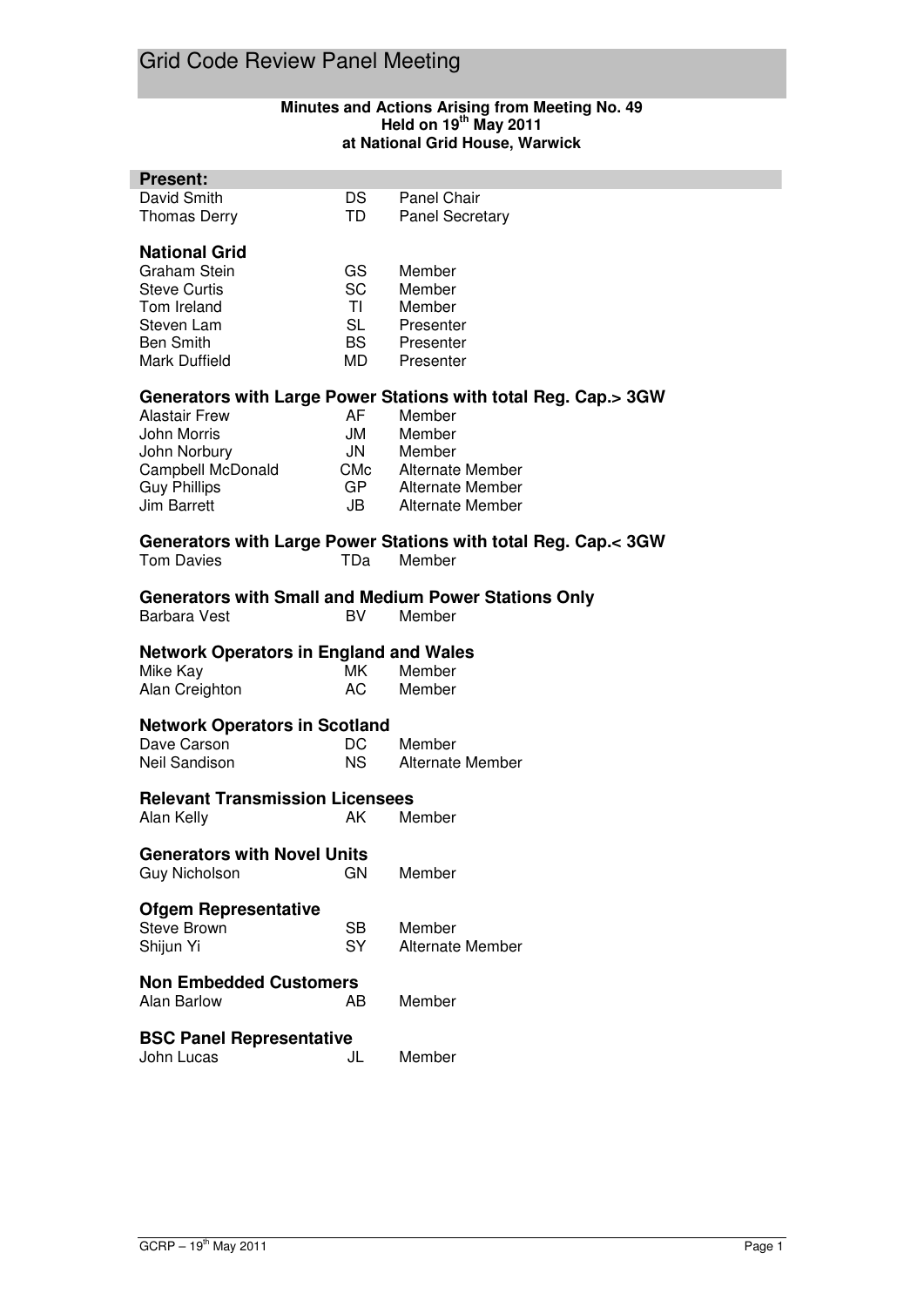### **1. Introductions/Apologies for Absence**

1618. The Chair opened the meeting by welcoming the members to the May GCRP. Apologies were received from Brian Punton.

### **2. New Grid Code Development Issues**

### **Voltage Fluctuations (pp11/24)**

- 1619. GS presented the paper on Voltage Fluctuations and provided a demonstration to illustrate the impact of various voltage fluctuations. The main recommendation from the paper is for the Panel to approve the setting up of a Working Group to examine the issues. GS noted that a limit of 3% currently applies to a range of voltage fluctuation events with different duration and frequency of occurrence.
- 1620. The DNO representatives noted the work that had been completed on voltage fluctuations and flicker as part of the G59 review. Information was sparse when examining the 3% voltage fluctuation limit and collaboration between National Grid and the DNOs could shed some new light on the issue. AC also questioned if this review of the 3% limit should be to define a new limit or determine if there is a need to define a new limit. GS confirmed that it is initially a case of determining if there is a need to define a new limit. GN asked if the voltage measurement needed to be more clearly defined (i.e. with respect to phases, averaging period, rms etc).
- 1621. GCRP members also noted that the paper should consider what the interaction with the SQSS is and GS confirmed that the SQSS sets the context rather than anything specific. Panel agreed that this should be picked up in the Terms of Reference.
- 1622. SB questioned what the benefit of this review would be, what was the trigger for suggesting a review and what would happen if we did nothing. GS confirmed that National Grid has seen energisation events that have exceeded the current limit and that there are customers on the network that are currently being affected by this. MK pointed out that this was not necessarily an adverse effect, and not when compared to voltage variations caused by network effects much closer to customers. In the absence of a change, customers will be subject to operational restrictions or required to install additional equipment.
- 1623. MK noted that main driver behind the review on the Distribution Networks was the impact on the planning process. MK also noted that the more prescriptive a limit becomes the more likely there will be an increased cost for the industry.
- 1624. JB questioned the impact of the European Codes. He noted that as the European Network Codes come into force, there could be changes to the limits for voltage fluctuations. The terms of reference should include an examination of possible EU impacts.
- 1625. CMD noted that any requirements brought in would need to be applied retrospectively if this is an issue for existing customers.
- 1626. The Panel agreed that this topic should not progress to a Working Group at this time. AMC suggested that it might be beneficial for NGET to run some informal industry consultation. The Panel agreed for a proposal to be brought to the September GCRP.
- 1627. **ACTION: NGET (GS)** Create a National Grid proposal taking into account discussion points from today and arrange an informal meeting with interested parties, including DNOs, to discuss work conducted as part of G59. Bring revised proposal to the September GCRP.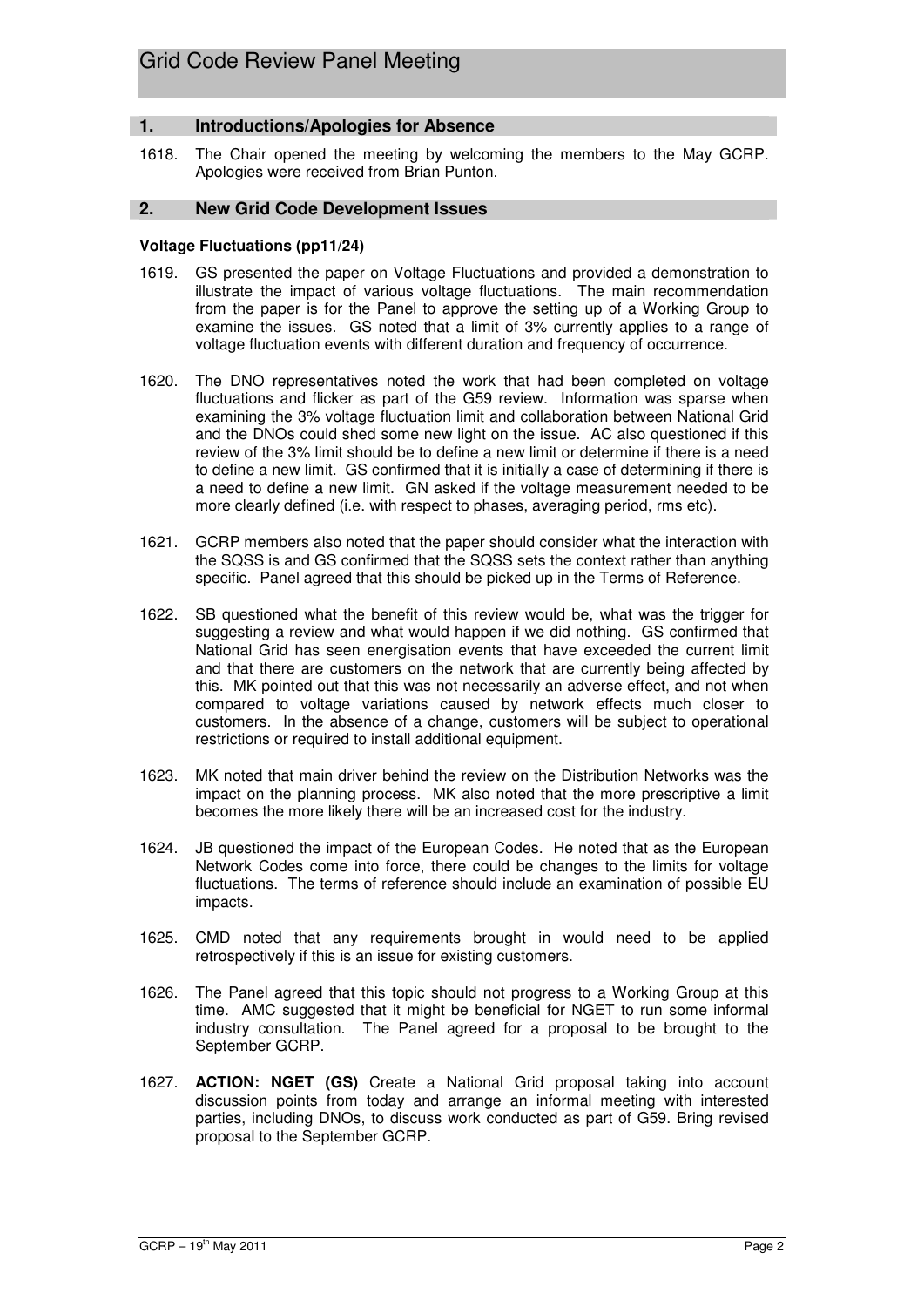### **Operational Metering requirements on Small Embedded Power Stations (pp11/33)**

- 1628. JN presented the paper on Operational Metering and thanked the GCRP for the acceptance of a late paper.
- 1629. One of the parties that JN represents is planning to construct a small embedded power station which is proposed to be connected to a GSP that could then export under some system conditions. Small Embedded Power Stations connecting to a DNO's Distribution Network would generally choose to be registered within a Supplier BMU (ie SVA registered), and therefore not required to enter into an agreement with NGET and not required to comply with the Grid Code Connection Conditions. However, in the event that the connection of the power station is behind a GSP that exports to the transmission system, or may export following connection of the power station, in this particular case the DNO may suggest that the Power Station developer considers entering into a BEGA with NGET as part of the connection process. As a consequence, the power station would be required to be registered as a BM Unit (i.e. CVA registered) and comply with Grid Code CC.6.5 as a BM Participant, irrespective of whether it intends to actively participate in the BM.
- 1630. JN explained that this DNO has a concern around an exporting GSP and has provided three options for the station to connect:
	- Do not connect
	- have a management system in place to prevent any possible export from the **GSP**
	- apply for TEC by entering into a BEGA with National Grid and become CVA registered
- 1631. JN noted that National Grid have stipulated a requirement for operational metering as a condition of the BEGA.
- 1632. JN asked the Panel for their views on whether or not it is reasonable to have the Operational Metering obligation apply to a small embedded power station that is not actively participating in the BM. JN's view is that this is potentially more onerous than the requirements placed on Medium Power Stations and over and above what the Grid Code envisages.
- 1633. JL noted conversations with National Grid in the past about SVA and CVA registration and stated that it should be a genuine choice whether to arrange for registration in SVA (via a Licensed Supplier) or CVA (by acceding to the BSC, or via any existing BSC Party). JL indicated that the National Grid's interpretation is that if small units have CVA registration that they are required to have operational metering and questioned this interpretation.
- 1634. The Panel questioned why operational metering is required; is it because they are CVA registered or because the information is useful? SC confirmed that it for both reasons.
- 1635. DS summarised at this point that there seems to be two issues; one being the suggestion by the DNO that the Power Station should consider the BEGA route and the second is being required to have operational metering for a small power station.
- 1636. JL expressed his concerns that this distorts the market, it seems to be stacking the cards against one trading option compared to another.
- 1637. MK stated that on a GSP it doesn't matter whether the GSP is exporting or importing. Seems we should be questioning the DNO's position on the issue of exporting GSPs. Issue could be taken up with Ofgem as an unreasonable request. Also noted that there was some work done under the CUSC around exporting GSPs and that things may have changed. AC added that it could be that the DNO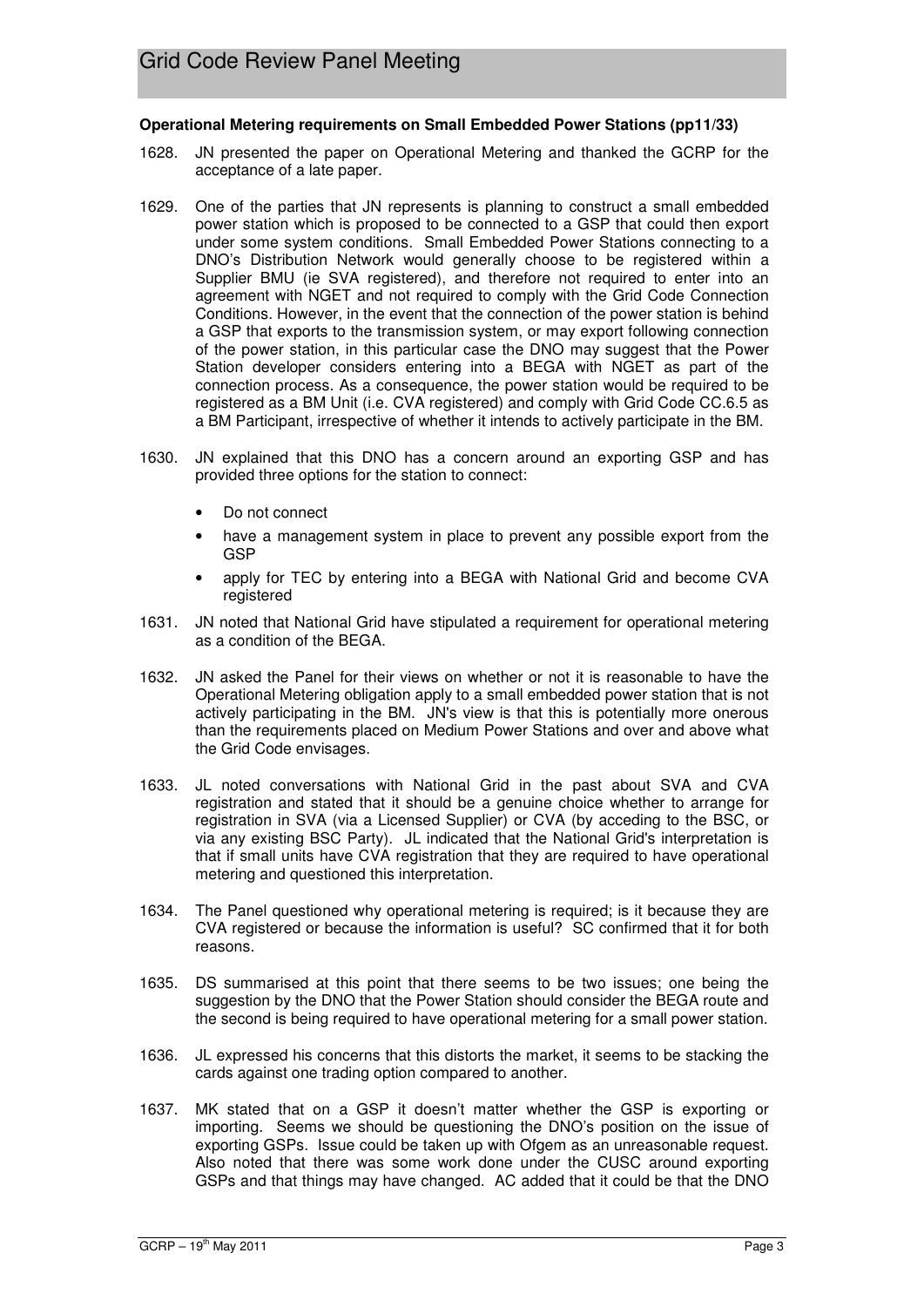is following guidance from National Grid.

- 1638. MK also noted that there is an Ofgem letter $<sup>1</sup>$  out on Distribution Generation which</sup> may be of interest and responses have been requested by 31<sup>st</sup> May 2011..
- 1639. **ACTION: DS** To report back to CUSC panel on exporting GSP part of the issue (i.e. DNO suggesting parties should consider signing onto a BEGA).
- 1640. **ACTION: SC/JL/JN** To have a meeting to seek some resolution on CVA registration and operational metering issue. Report findings at the July GCRP and included the Panel in correspondence.

### **3. Working Group Reports**

### **Grid Code Requirement for Electronic Communication Facilities between NGET and BM participants (pp11/25)**

- 1641. TD gave a summary of the Working Group Report submitted to the GCRP for their consideration. The main recommendation out of this paper was to progress to an industry consultation.
- 1642. TD explained that the requirement to install an automatic logging device was historically linked to participation in the Balancing Mechanism. The Working Group recommended that the requirement to install an automatic logging device should be linked to the requirement to provide all Part 1 System Ancillary Services.
- 1643. JB noted that as the European Codes come into force there could be some impact in terms of the requirement to install EDL. This paper has linked EDL to the requirement to provide Part 1 System Ancillary Services (Reactive Power and Frequency Response) and if the European Codes change the size of units required to provide these services there could be a much wider group of Users that would then be required to have EDL installed.
- 1644. GN asked for clarification on the costs within the Report and what element the generator would be required to pay. GN also noted that the section on the front of the Report should be expanded to explain specifically which 'Users' will be impacted by the proposed changes.
- 1645. BV requested that the Working Group Report noted the membership and attendance of the Working Group as an appendix.
- 1646. The Panel approved the Working Group Report to proceed to Industry Consultation for a period of 20 working days.
- 1647. **ACTION: TD** To update the Working Group Report to include the above elements. Progress to an Industry Consultation for a period of 20 Working Days.

### **4. Working Groups in Progress - Update**

### **Frequency Response & Technical sub group**

- 1648. TI notified the Panel that the Working Group is still on track to deliver to a report to the September GCRP.
- 1649. It was noted within the Panel that bilateral agreements have been drafted and issued with reference to the existence of this Working Group and the work that it is undertaking, but the progress of the Working Group had not been visible to affected users.

 $\overline{\phantom{a}}$ 

<sup>1&</sup>lt;br>http://www.ofgem.gov.uk/Pages/MoreInformation.aspx?docid=218&refer=Networks/ElecDist/Policy/DistGen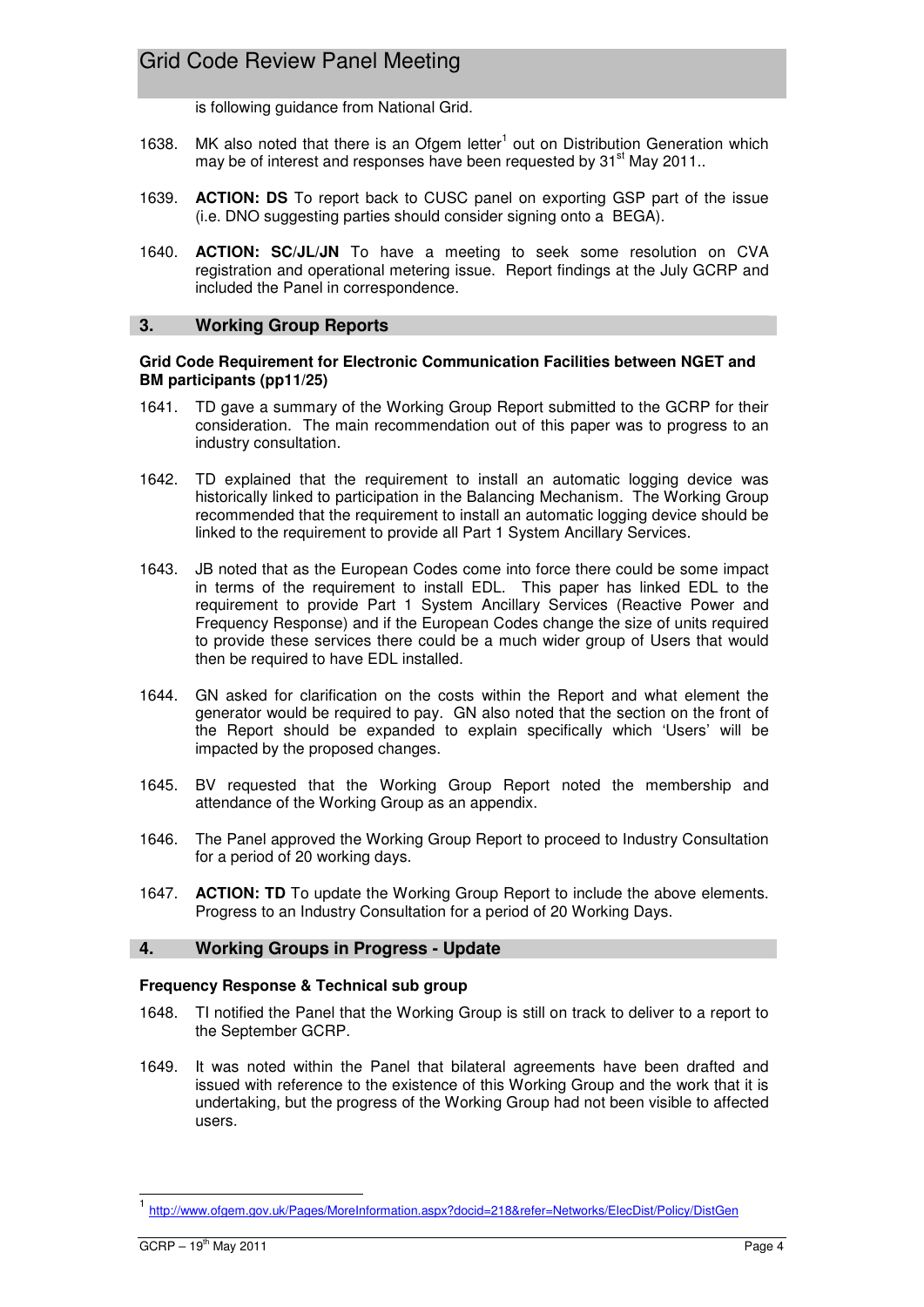- 1650. **ACTION: TI** To create a summary to explain the current position of this group
- 1651. **ACTION: TI** To review the text in the agreements and consider possible supplementary information that could be added for clarification
- 1652. **ACTION: GN** To circulate Renewable UK paper on Synthetic Inertia

#### **Harmonics**

- 1653. GS updated Panel on progress in the G5/4 Working Group. It was noted that the group is discussing a wide range of issues relating to harmonics and that it plans to report to the September GCRP.
- 1654. To date the group has completed a subjective review of different approaches to the 'allocation of rights' but had not yet developed a case for change. The group is also looking at any quantitative analysis that could be completed.
- 1655. Consideration is being given to the Grid Code process for data exchange and there is work currently on going with stakeholders to see if this process can be improved.

#### **Reactive Despatch Restrictions**

- 1656. SL updated the Panel on the progress the group had made in resolving the consequences from CAP169 surrounding Reactive Despatch Restrictions.
- 1657. The proposal aims to limit the impact of Reactive Despatch Network Restrictions and proposes to allow National Grid to be able to instruct embedded generators if they are able to achieve 0 MVar.
- 1658. SL noted the issue raised by NS at previous meetings and agreed that it was an issue but separate to the proposed modification. It is proposed to take the issue raised by NS forward separate to this modification.
- 1659. SC noted that we need to try and demonstrate that this a real and practical problem and that he would provide some data to NS shortly.
- 1660. DS noted that there is still further work to be done by the BSSG on this topic to sort out the reactive payment issues.
- 1661. **ACTION: SC/NS** To examine the issue further and bring back recommendations to the GCRP
- 1662. **ACTION: SL** Draft consultation with proposed legal text and circulate for comment around the GCRP

#### **BMU configuration of PPMs Offshore**

- 1663. TI provided an update to the Panel on the progress of the Working Group. TI noted that invitations for this Working Group have been sent out and there have been 6 nominations received.
- 1664. It was questioned within the Panel whether this group will specifically only look at offshore and it was confirmed that the group will also consider large onshore. The Panel noted that perhaps the name should be changed to not cause future confusion.
- 1665. **ACTION: TI** Consider changing the title of the Working Group and circulate updated Terms of Reference
- 1666. The first meeting date for this group will take place as soon as the membership has been confirmed.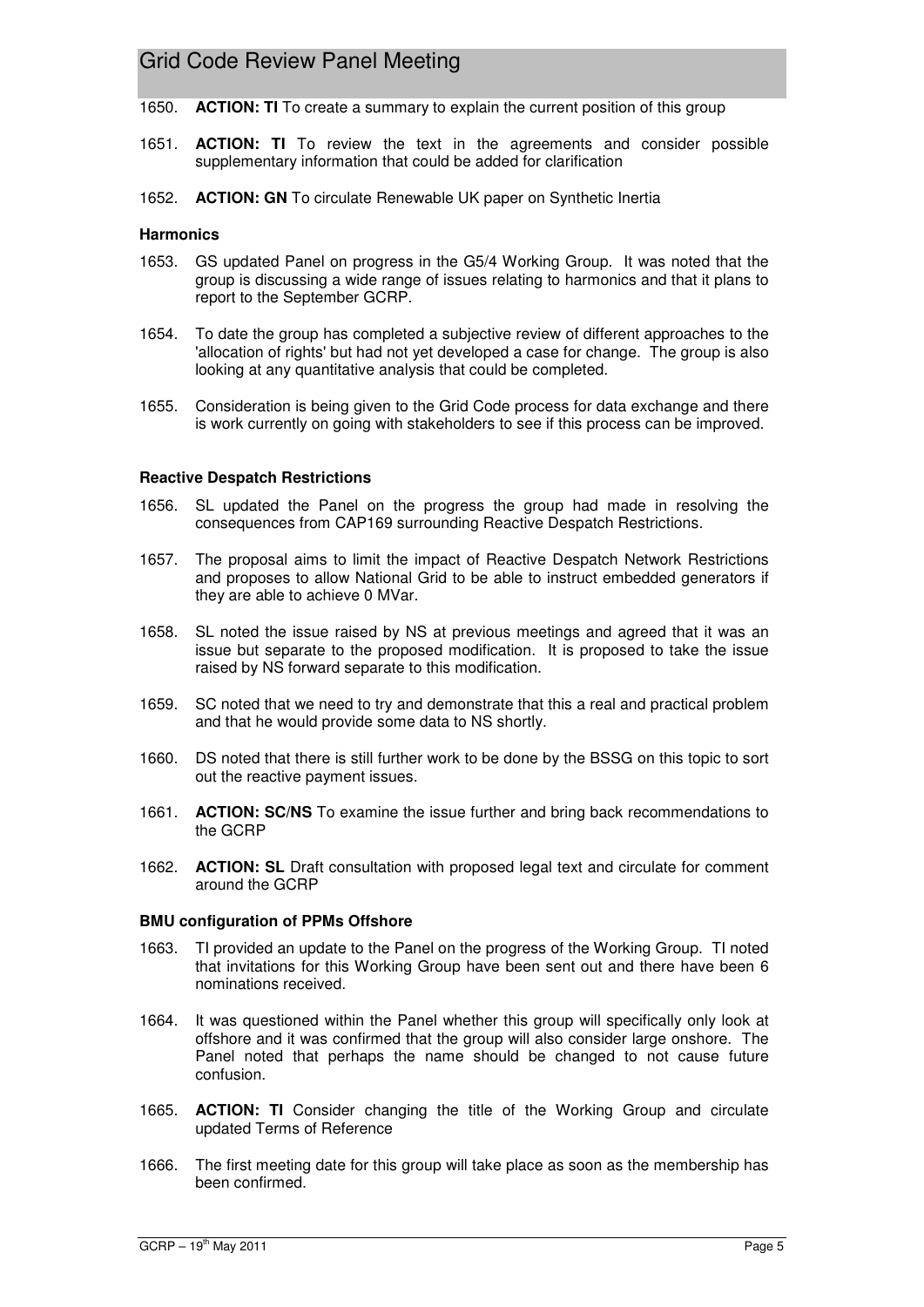### **Revision of CC7.7 Maintenance Standards**

- 1667. TI provided an update to the Panel on the progress of the Working Group.
- 1668. There have been 4 nominations received for Revision of CC7.7 Maintenance Standards. TI noted that there is no agreed quorum for these meetings but another representative for this group would be useful.
- 1669. AC and MK questioned if there was a DNO representative on this Working Group. TI confirmed that there wasn't. AC and MK agreed to nominate a DNO representative for the Working Group.
- 1670. **ACTION: AC/MK** To nominate a DNO representative and provide details to TI
- 1671. The first meeting date for this group will take place as soon as the membership has been confirmed.

### **Electricity Balancing System Group**

- 1672. TI provided an update to the Panel on the progress of the Working Group. TI noted that invitations for this Working Group have been sent out and there have been 5 nominations received.
- 1673. The Panel noted the industry impact of EBS and asked National Grid to give consideration to an EBS commissioning Panel.
- 1674. **ACTION: TI** To find out what the intention is in relation to commissioning of EBS
- 1675. The first meeting date for this group will take place as soon as the membership has been confirmed.

### **Grid Code Signatories Consultation**

- 1676. BV, the Chair of this group, updated the Panel on the progress of the Working Group. There have been three meetings to date with a fourth planned for  $20<sup>th</sup>$  May 2011 at the AEP offices in London.
- 1677. The next stage is to publish an Industry Consultation which has taken longer than expected due to Working Group debate and identification of issues. This delay has impacted the originally agreed timetable and BV sought approval from the Panel to postpone submitting a report till the September 2011 GCRP. BV also noted that she would provide a verbal update at the July 2011 GCRP following the closure of the Industry Consultation.
- 1678. The Panel agreed for the report to come to the September GCRP and noted their appreciation at the timeliness of the progress of this issue.
- 1679. DS noted that in order to press forward with European issues, National Grid is proposing Terms of Reference to allow a shadow Joint European Standing Group to be set up in advance of the conclusion of the code development process. It is proposed to hold the first meeting towards the end of June or early July. It was also noted that Ofgem support the creation of this group.
- 1680. CMD, the proposer of this issue, noted that he believes there is a risk that setting up this group will negate the need for the formal group and that he still feels that the obligation on National Grid to engage needs to be reflected in the code.

### **5. Consultations**

### **Operational Broadcast System**

1681. SC presented a draft Industry Consultation for the Panel to approve for publication. He noted that replacing the OBS system has been put on hold and delivery is not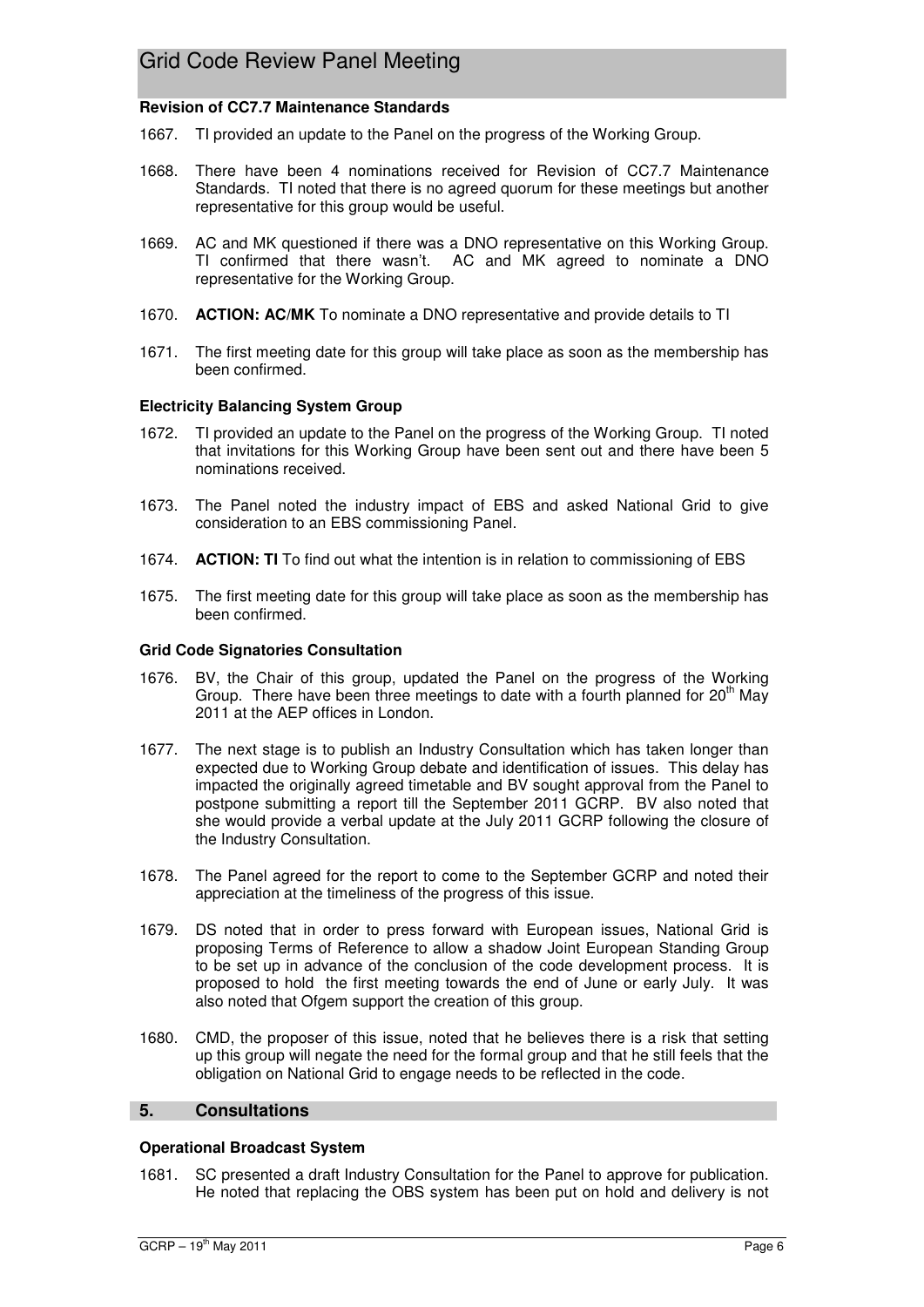likely until 2013. There are some elements that would also be unlikely to be delivered at the initial launch. The proposal is an interim solution to allow for messages sent via the OBS to not include faxes. The proposed change would remove the reference requiring the use of a fax and enable the use of alternative communication means.

- 1682. SY questioned if any thought had been given to the use of wireless communication such as radio. SC confirmed that it hadn't been considered but that the drafting should not preclude the use of wireless communication.
- 1683. The Panel noted concern around moving away from fax as it is clear and to countersign for instructions. SC confirmed that the paper is not trying to make the fax obsolete but rather allow the use of other technologies. In the future it may be possible to use EDL for System Warnings but currently it is not pragmatic to create a parameter within EDL.
- 1684. The Panel approved OBS to progress to Industry Consultation for a period of 20 working days. SC to provide verbal update of progress at July GCRP with a final report to come back to September GCRP.
- 1685. **ACTION: TI/SC** Publish Industry Consultation for a period of 20 working days

### **6. Consultation Report Update**

### **A/10 Compliance**

- 1686. TI updated the Panel on the progress of the A/10 Consultation.
- 1687. The Consultation closed on 8<sup>th</sup> April 2011. National Grid has received some detailed comments but most responses note that the revised proposals are an improvement to the original A/10. National Grid is working through the responses and there will be a response to each of the respondents. The LEEMPS component has been removed from the revised A/10 proposals and will be looked at as a separate element. The current view is that the A/10 report will be submitted to the authority in a couple of weeks.
- 1688. TI noted that LEEMPS will be covered later in the agenda. The Panel had no comments on this modification.

### **A/11 - Black Start Amendment to Grid Code resulting form BSC modification P231**

- 1689. BS updated the Panel on the progress of the A/11 consultation. This consultation was issued on 1<sup>st</sup> April 2011 and closed on 6<sup>th</sup> May 2011. There were 2 responses, both of which were supportive.
- 1690. The aim of the proposal is to align Grid Code with the BSC following modification P231. The recommendations from the consultation were:
	- National Grid will notify the BSCCo the time of date of the Total/ Partial shutdown (Black Start);
	- Introduce a paragraph so Users of Grid Code provide PNs 10 hours prior to the market returning; and
	- Some minor housekeeping changes.
- 1691. Next step is to issue a report to the Authority with recommendations within the next couple weeks.
- 1692. BS also reminded the Panel that BSC Issue 42 (Black Start Generator Defining a 'Local Shutdown') is seeking members to discuss whether a change to BSC and/or Grid Code is required. The first meeting is expected in June and if Panel members wish to attend please contact Elexon. [Post meeting note: Anyone interested can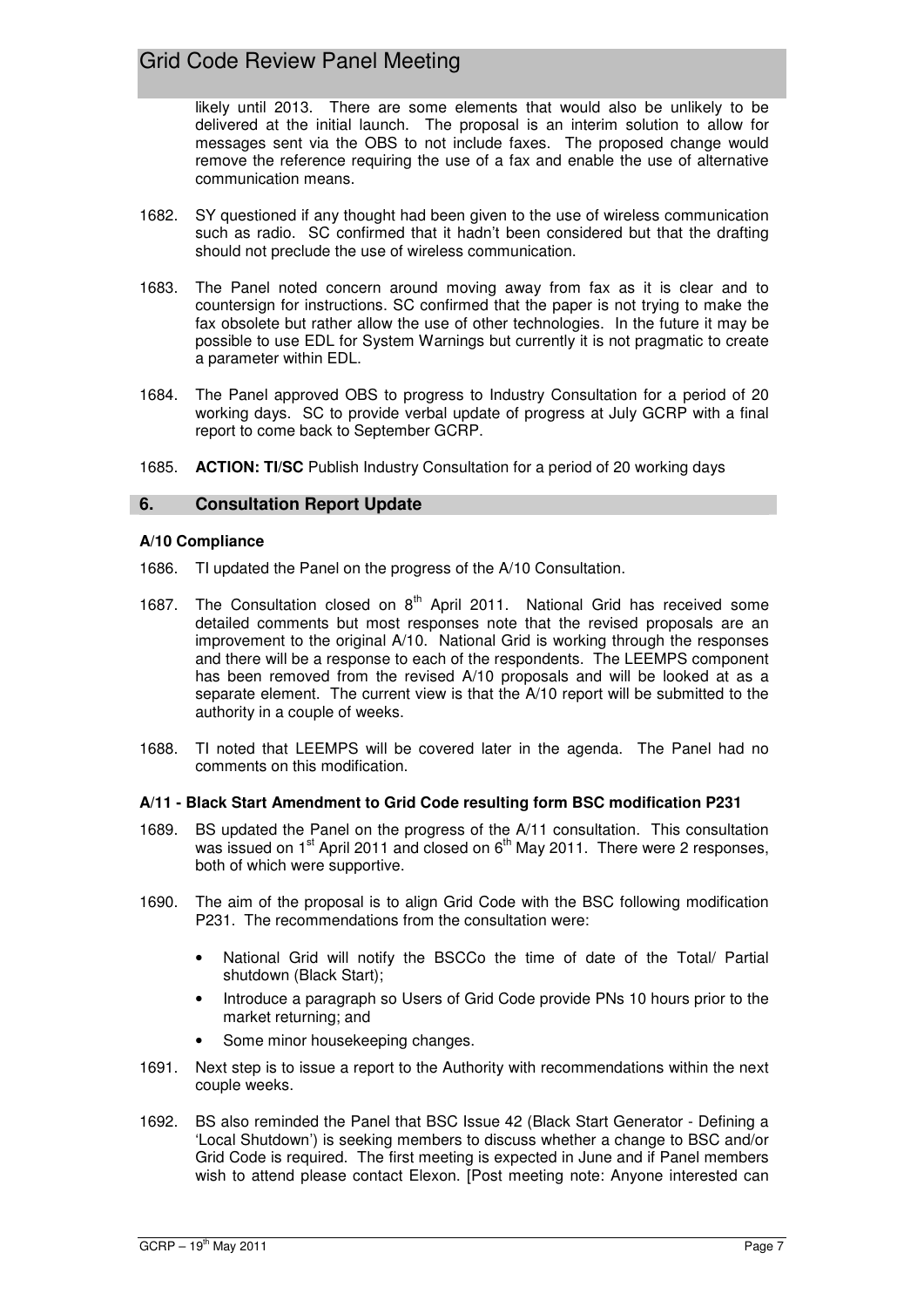contact elexon at modifications@elexon.co.uk]

### 1693. The Panel had no comments on this modification.

### **7. Pending Authority Decisions**

1694. None

### **8. Outstanding Grid Code Development Issues**

### **Consultation Papers and Development Issues (pp11/27)**

### **Table 1**

- 1695. F/09 Modification approved, implementation is aligned with P243.
- 1696. A/10 Discussed on agenda.
- 1697. B/10 TI reported that a technicality at the consultation stage and the National Grid operations centre is determining how to progress. The issue has been deemed a low priority.
- 1698. C/10 Discussed on agenda.
- 1699. D/10 TI/GS noted that the intention is to submit a Report to the Authority within the next couple weeks. 49 hz will be recommended as the parameter. The change highlights a reliance on LFDD, Demand Control and generator resilience (including embedded generation). National Grid plans to discuss these issues with DNO reps.
- 1700. A/11 Discussed on agenda.
- 1701. TI noted that there are a number of Industry Consultations that are ready to be published and asked the Panel if they would like to release dates staggered or longer response times to deal with the papers. Panel confirmed that the standard response time of 20 working days should be applied and that a staggered release time would be appreciated.

### **Table 2**

### **Protection Fault Clearance Times and Back-up Protection**

1702. TI confirmed that internal discussions are on going to determine next steps. It was noted that 'reserved' needed to be replaced with 'back-up' and 'DC' should be 'directly connected'.

### **Grid Code Structure**

1703. TI explained that work has not begun on this area and that the Regional Differences issue is included within this. Panel agreed that this should remain paused with European Codes being proposed.

### **Control Telephony**

1704. TI noted that this issue is still on going. It was noted that 'SSE' should be 'SHETL'.

### **Short Circuit Ratio**

1705. The review is to be started shortly and an update is due to be sent to Authority in response to their decision letter for G/09.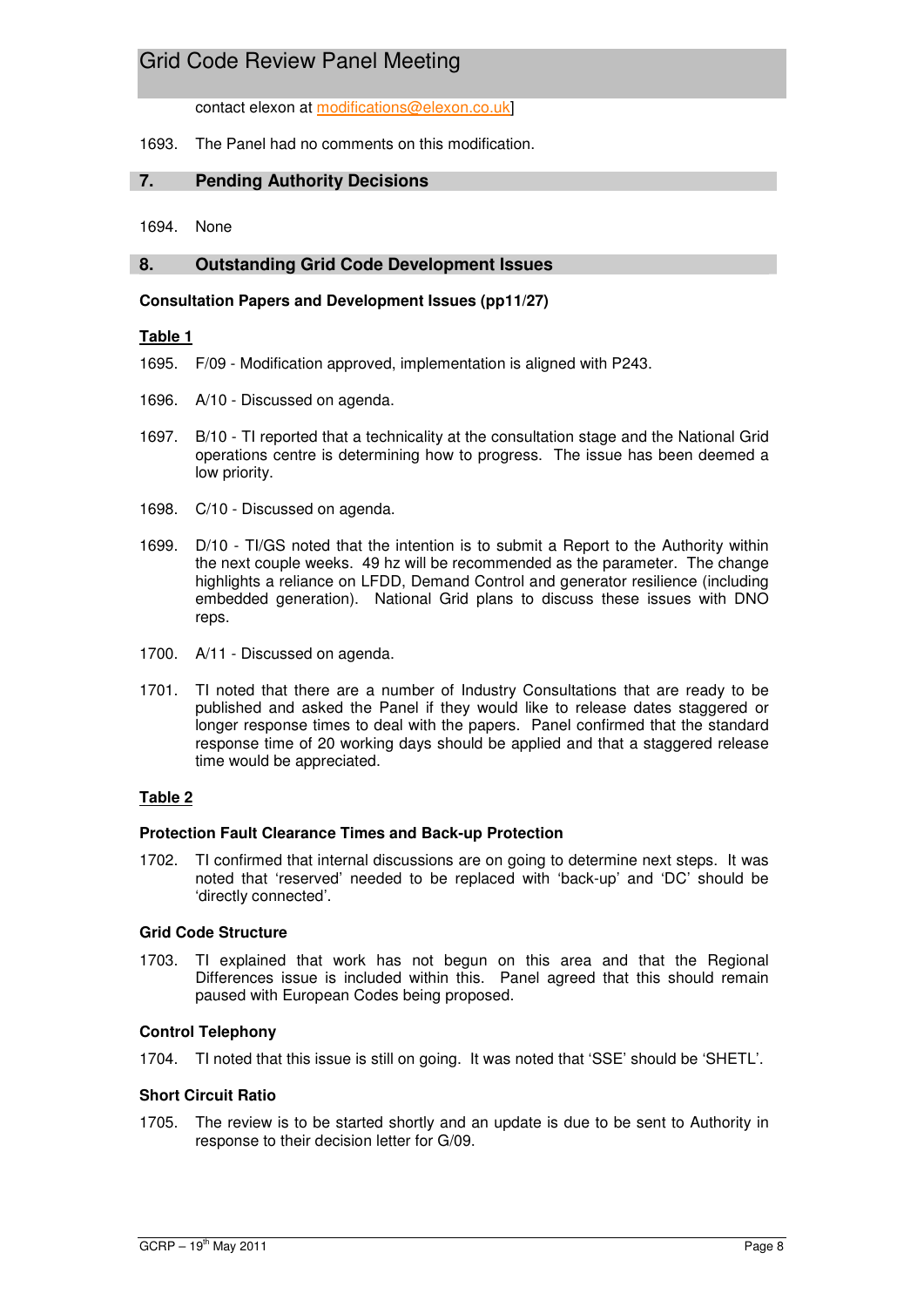### **9. Approval of Minutes from previous meetings**

### **Minutes from February GCRP**

- 1706. The Panel reviewed the minutes from February and agreed for these to be published as final minutes once the following changes had been made.
- 1707. JL noted in paragraph 1534 that P240 is not specific to offshore.
- 1708. GN noted a typo in paragraph and that the Irish TSO needed to be clarified.
- 1709. It was noted that paragraph 1579 should have an action for TI to circulate answer.

### **Minutes from March Extraordinary GCRP**

- 1710. The Panel reviewed the minutes from March and agreed for these to be published as final minutes once the following changes had been made.
- 1711. Re-synchronise the numbering paragraph numbering to follow on from February GCRP minutes.
- 1712. Copy the recommendations from pp11/21 within the Continuous Voltage Control section.

### **10. Review of Actions**

### **Review of Actions (pp11/30)**

### **February 2011 GCRP**

1713. TI went through the Review of Actions paper with the Panel. All actions were completed except for the following:

(Minute 1523 & 1524) Governance of GCRP Meetings

1714. On going, Word templates are to be made available online.

(Minute 1552) D/10 Frequency and Voltage Operating Range

1715. On going, a Report to the Authority is due to be published in the next couple weeks.

(Minute 1564) Special Actions

1716. On going, SC to circulate presentation to the Operational Forum.

(Minute 1566) Simultaneous Tap Changing

- 1717. SC updated the Panel noting that the paper has been circulated to the Operational Forum and the process is going through changes internally.
- 1718. A test on Simultaneous Tap Changing is being organised to test the effectiveness of the procedure.
- 1719. JB noted that CCGT units are dispatched as a module and queried whether or not the plan was to active all of the tap changes at once or to do them individually. JB explained that all four taps could not be done at the same time on his units but that all could activated within one minute.
- 1720. SC stated that ideally it would be done together but as fast a possible might have to be the case noting JB's point.
- 1721. **ACTION: SC** Clarify what the instructions will be for the test and keep Panel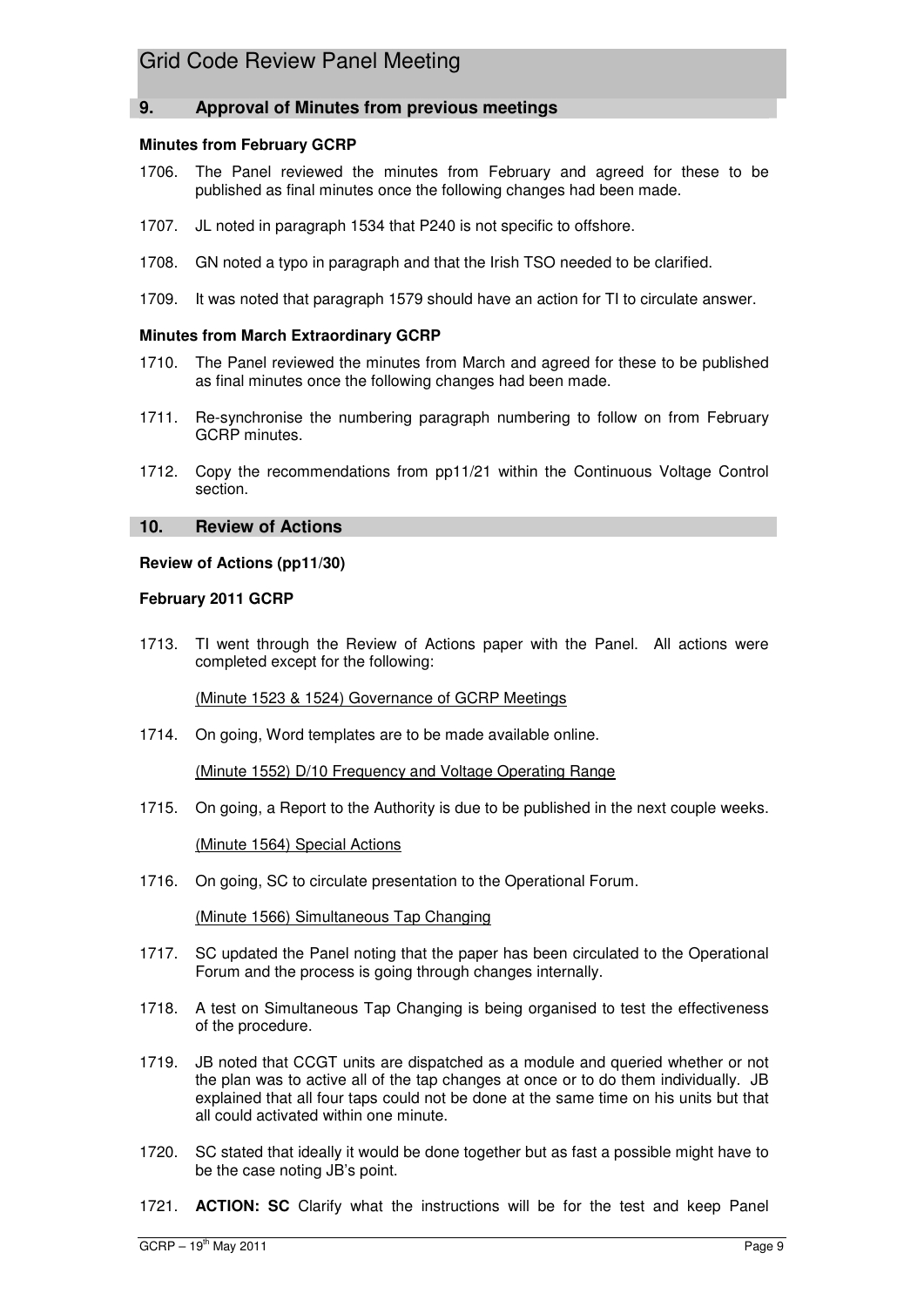informed

### 1722. **ACTION: Panel Members** To submit comments to SC

(Minute 1560) F/08 Intertripping Offshore

1723. On going, an Industry Consultation is due to be published in the next couple weeks.

(Minute 1567) G59 Generator Protection Settings

1724. On going, the next E3C is on 2nd June 2011. TI will report back to the July GCRP.

(Minute 1576) Interconnector Update

1725. On going, TI to provide an update on the planned interconnection to the NETS to CMD. Circulate to the Panel.

### March 2011 GCRP

(Minute 1610) Grid Code Interpretations

1726. On going, TI to develop guide and KPIs for resolution of Grid Code interpretations

### **LEEMPS Compliance (pp11/32)**

- 1727. MK presented his paper on LEEMPS Compliance.
- 1728. MK explained that the original understanding around LEEMPS compliance was that the DNO would simply work as a postbox between National Grid and LEEMPS. However, it is now up to DNOs to conduct the compliance assessment which they do not have the technical experience or funding to do.
- 1729. MK noted that that the current arrangements are not acceptable to DNOs and National Grid, DNOs and Generators usually end up in tripartite conversations to deal with compliance assessment for LEEMPS.
- 1730. The whole process of compliance assessment could be simplified if National Grid conducted this work. A specific contract between National Grid and LEEMPS regarding compliance could be created and this framework could be based on existing arrangements with a separate bilateral contract, with the rubric managed as part of the CUSC.
- 1731. GN noted that many smaller Generators deal with National Grid and the DNO in relation to a number of connection sites (e.g. for 10MW Grid Code compliance in SHETL area) and therefore the LEEMPS compliance issue is one worth opening up to discuss.
- 1732. The Panel noted that a Working Group would need to consider whether aspects such as; whether a LEEMPS would want to deal with both NGET and the DNO, what CUSC changes would be required and any possible European code impacts.
- 1733. **ACTION: TI/MK** To draft joint GCRP/DCRP terms of reference for a Working Group that will examine the LEEMPS issue and bring to July GCRP.

### **Two Shift Limits (pp11/31)**

- 1734. MD presented an updated paper to the Panel. This paper aims to address the issues raised at the March E-GCRP.
- 1735. MD explained that by using the Notice to Deviate from Zero (NDZ), Minimum Zero Time (MZT) and Minimum Non-Zero Time (MZNT) parameters it was possible to manage a generators operating regime.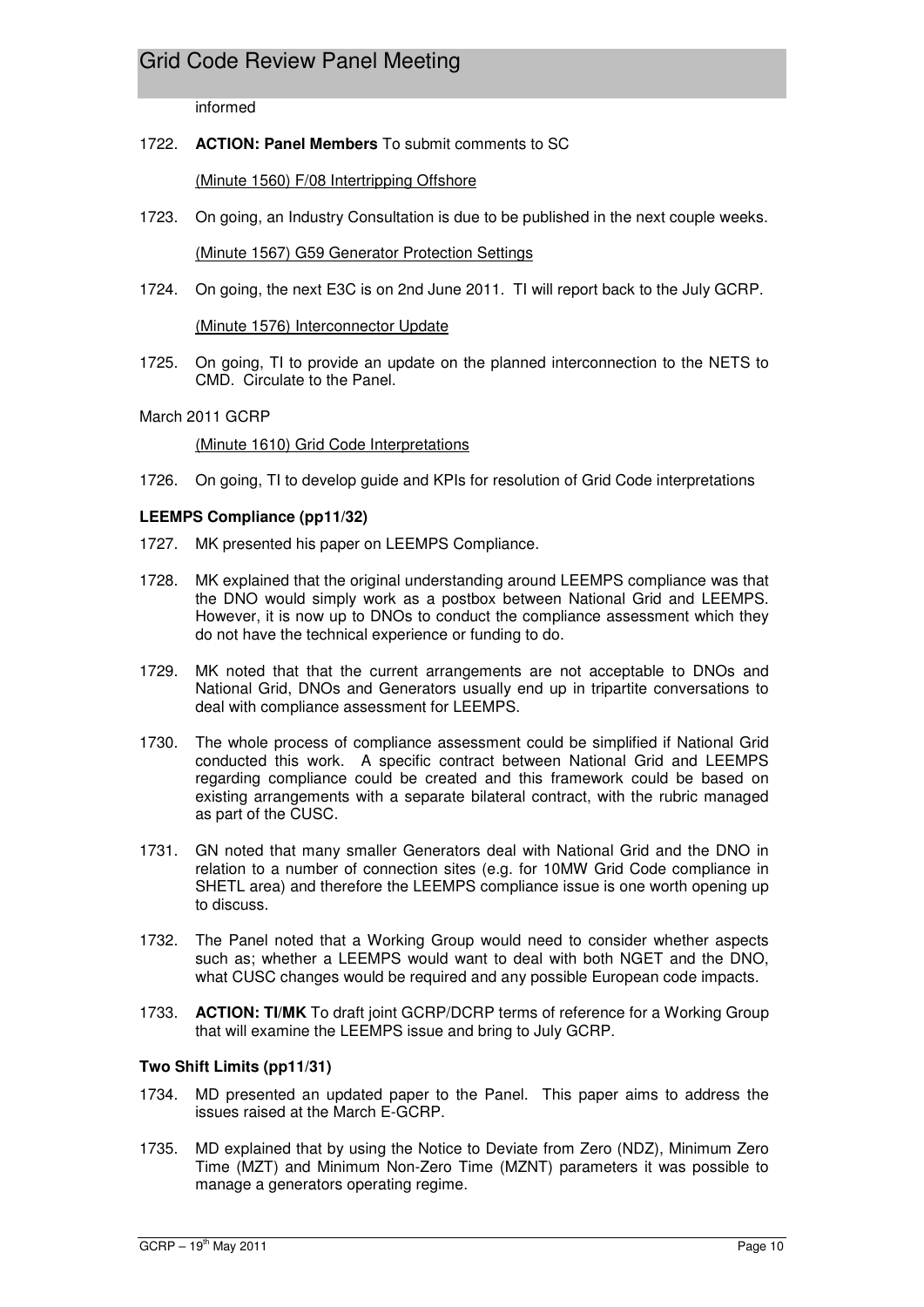- 1736. The Panel understood that it could be done this way but believed that the use of parameters in this way is not appropriate or efficient. Members noted that their interpretation of the Two Shift Limit (TSL) parameter was to indicate to National Grid whether or not they were prepared to be synchronised twice in one day.
- 1737. MD explained that the TSL parameter only appears in operating codes and is not contained within the balancing codes. National Grid use and adhere to the dynamic parameters for balancing. TSL has been there as a concept for many years but it doesn't sit in the suite of balancing mechanism parameters.
- 1738. JN highlighted the need to consider the potential impact on BM operation, BM prices and transparency, should National Grid commit to balancing actions that extend beyond the current BM window in managing TSL parameters.
- 1739. It was noted that this is part EBS but that this will not be delivered until 2013 so there needs to be some interim arrangements. The Panel agreed that there needs to be a common view and understanding of the Two Shift Limit parameter and its use. To that end Grid will convene a meeting of interested parties to agree a common understanding of how generators use the Two Shift Limit and subsequent interpretation by National Grid.
- 1740. JL also noted that there was a potential discrimination issue arising from current uncertainty about how to apply this parameter (in that some Generators reject instructions that are inconsistent with their own interpretation of the TSL, while others feel obliged to follow them, and may incur exceptional costs as a result) which also had to be investigated, and panel agreed. There should be an action below capture the fact that a discussion has to take place.
- 1741. BV noted that she recalled action 1532 from the March GCRP stated that National Grid would take the Two Shift Limits paper to the Operational Forum and questioned whether or not this had been done.
- 1742. **ACTION: MD** To arrange a meeting to discuss the issues around TSL
- 1743. **ACTION: TD** To circulate email asking for nominations with responses requested by Wednesday  $(25<sup>th</sup>$  May 2011)
- 1744. **ACTION: MD** To confirm if the TSL paper was circulated to the Operational Forum
- 1745. **ACTION: TI** Circulate the National Grid internal policy note on Two Shift Limits

### **Continuous Voltage Control**

- 1746. This item had been discussed in relation to the Extraordinary GCRP minutes.
- 1747. GN highlighted that users were currently receiving inconsistent messages on this requirement and that some parties were under the impression that National Grid would not accept the use of a hybrid statcom. GS responded that publication of the final Extraordinary GCRP minutes would help resolve short term uncertainties and that publication of a consultation, as agreed by the Panel, would resolve long term uncertainties.

### **Demand Control (OC6) Paper**

- 1748. SC provided an update to the Panel on Demand Control (OC6). The paper that AC presented to the February GCRP has been circulated internally and the next stage is to determine if it is possible to accommodate a requirement to use demand control into the Grid Code.
- 1749. SC noted that the National Grid Control Room believes anything that is different to their current assumptions presents a risk and would be nervous to accommodate anything that would do this, however the additional clarity of the present capability was welcomed. National Grid's main concern is uncertainty with using demand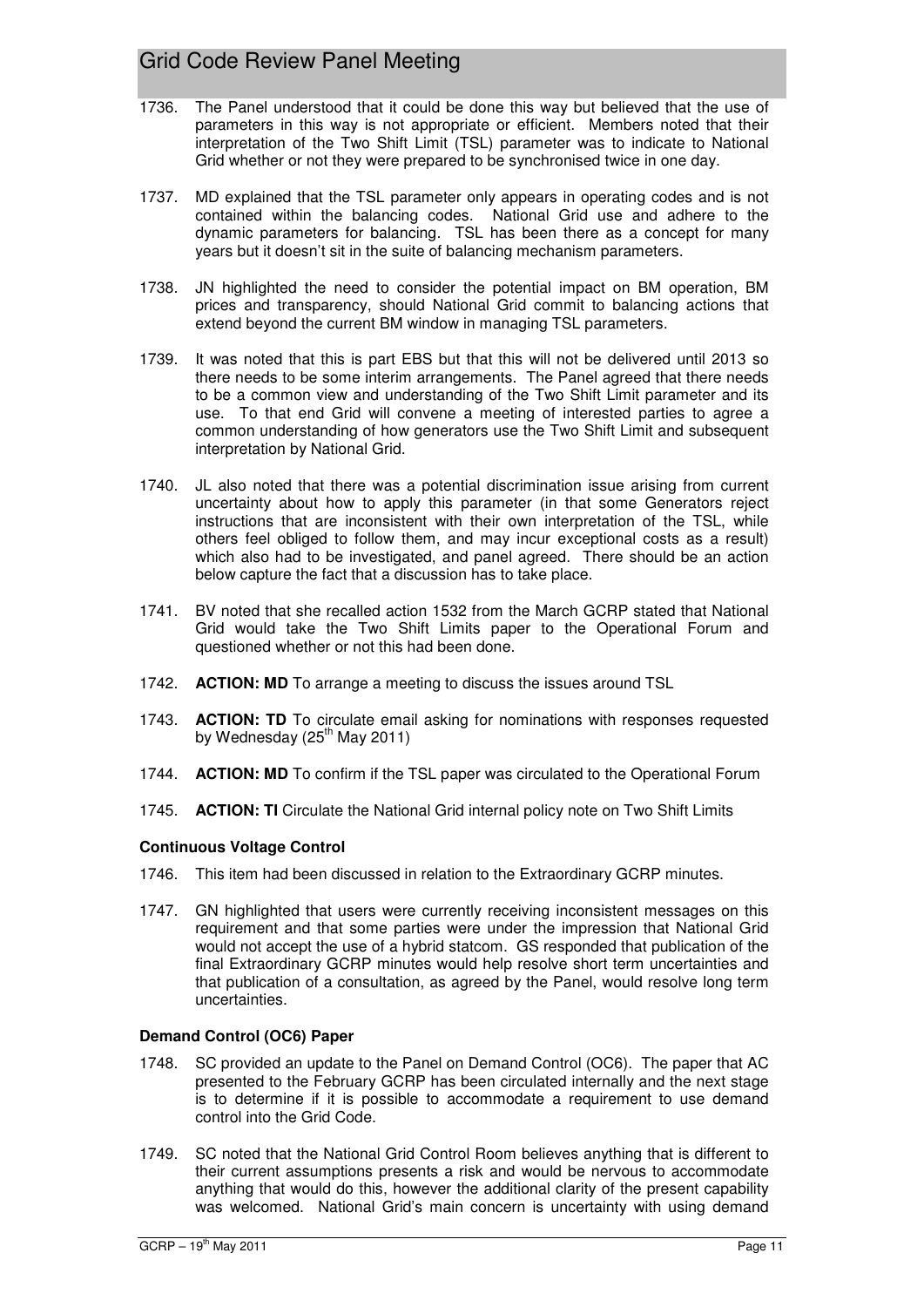control to balancing the system. A 15 minute implementation period was referenced in the paper however National Grid indicated that it was unlikely that instructions would be sent out earlier than 5 minutes even if this was permitted in the Grid Code.

- 1750. SC noted that more detail and evidence to explain the data that was submitted with the paper would be helpful to further explore the options and possibilities. AC stated that there needs to be a shared understanding about the information that NG would value. MK noted that it could be beneficial to write to DNOs and request that their relevant expert attends a meeting to discuss this issue.
- 1751. **ACTION: SC/AC**: To facilitate further interaction and determine next steps

### **11. Standing Items**

### **European Network Codes**

- 1752. DS provided the Panel with an update on the European Networks Codes.
- 1753. Back in March 2011 the final version of pilot code published was published and the comments received on the pilot code are to be published shortly. ACER has closed the formal consultation on Framework Guidelines. ACER is recommending that the final Framework Guidelines go to the commission shortly. ENTSO-e will then be asked formally to start work. There will be limited consultation and stakeholder engagement and more than one consultation is unlikely.
- 1754. BV mentioned discussions with ENTSO-e representatives who were asked whether there had been any clarification calls back to respondents regarding comments submitted on the pilot connection code. ENTSO-e explained that this had not happened, that some comments had been amalgamated together whilst others discounted as deemed to be invalid.
- 1755. DS noted that a letter was published on  $29<sup>th</sup>$  April 2011 by ENTSO-e which stated that they expect work to start on the connection code around September 2011. DS suggested to the Panel that they have a look at the proposed approach to stakeholder engagement.
- 1756. **ACTION: DS** Circulate ENTSO-e letter

### **12. Issues**

1757. None

### **13. Impact of Other Code Modifications or Developments**

### **CUSC**

- 1758. The CAP189 Working Group Report will be going to the May Panel to request progress to Company Consultation.
- 1759. National Grid will be requesting that the CUSC Panel agree to the establishment of the interim Joint European Standing Group. The first meeting is proposed for the end of June/early July.

### **BSC**

1760. JL noted that P270 (The Application of Line Loss Factors to GSPs that are not Transmission-interconnected) is out for consultation and will close on 26th May 2011.